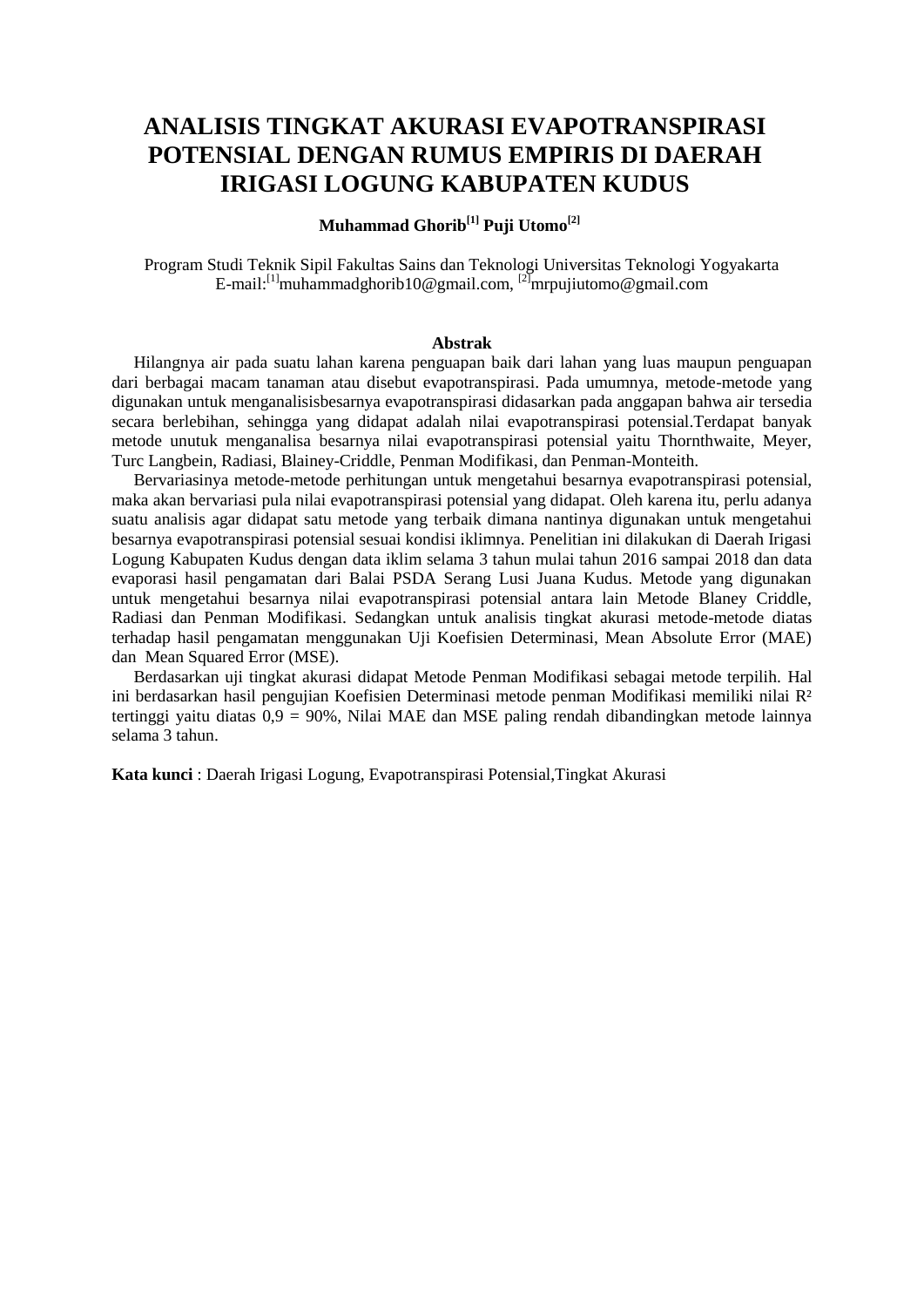# **ANALYSIS OF POTENTIAL EVAPOTRANSPIRATION ACCURACY LEVEL WITH EMPIRICAL FORMULATION IN THE IRRIGATION OF LOGUNG REGENCY**

### **Muhammad Ghorib[1] Puji Utomo[2]**

Program Studi Teknik Sipil Fakultas Sains dan Teknologi Universitas Teknologi Yogyakarta E-mail:<sup>[1]</sup>muhammadghorib10@gmail.com, <sup>[2]</sup>mrpujiutomo@gmail.com

#### **Abstract**

The loss of water in an area due to evaporation from both large areas and the evaporation of various plants is called evapotranspiration. In general, the methods used to analyze the magnitude of evapotranspiration are based on the assumption that water is excessively available, so that what is obtained is a potential evapotranspiration value. There are many methods to analyze the magnitude of potential evapotranspiration values namely Thornthwaite, Meyer, Turc Langbein, Radiation, Blainey-Criddle , Penman Modifications, and Penman-Monteith

The variety of calculation methods to determine the magnitude of potential evapotranspiration, it will also vary the value of potential evapotranspiration obtained. Therefore, there needs to be an analysis in order to obtain the best method which is used to determine the magnitude of potential evapotranspiration according to climatic conditions. This research was conducted in the Logung Irrigation Area in Kudus Regency with climate data for 3 years from 2016 to 2018 and evaporation data from observations from the PSDA Serang Lusi Juana Kudus Hall. The method used to determine the magnitude of the potential evapotranspiration value includes Blaney Criddle, Radiation and Penman Modification Methods. As for the analysis of the accuracy of the above methods to the observations used the Determination Coefficient Test, Mean Absolute Error (MAE) and Mean Squared Error (MSE).

Based on the accuracy test, the Penman Modification Method is chosen as the chosen method. This is based on the test results of the Determination Coefficient of the Modified Penman method which has the highest  $\mathbb{R}^2$  value that is above  $0.9 = 90\%$ , the MAE and MSE values are the lowest compared to other methods for 3 years.

**Keywords:** Logung Irrigation Area, Potential Evapotranspiration, Accuracy Level